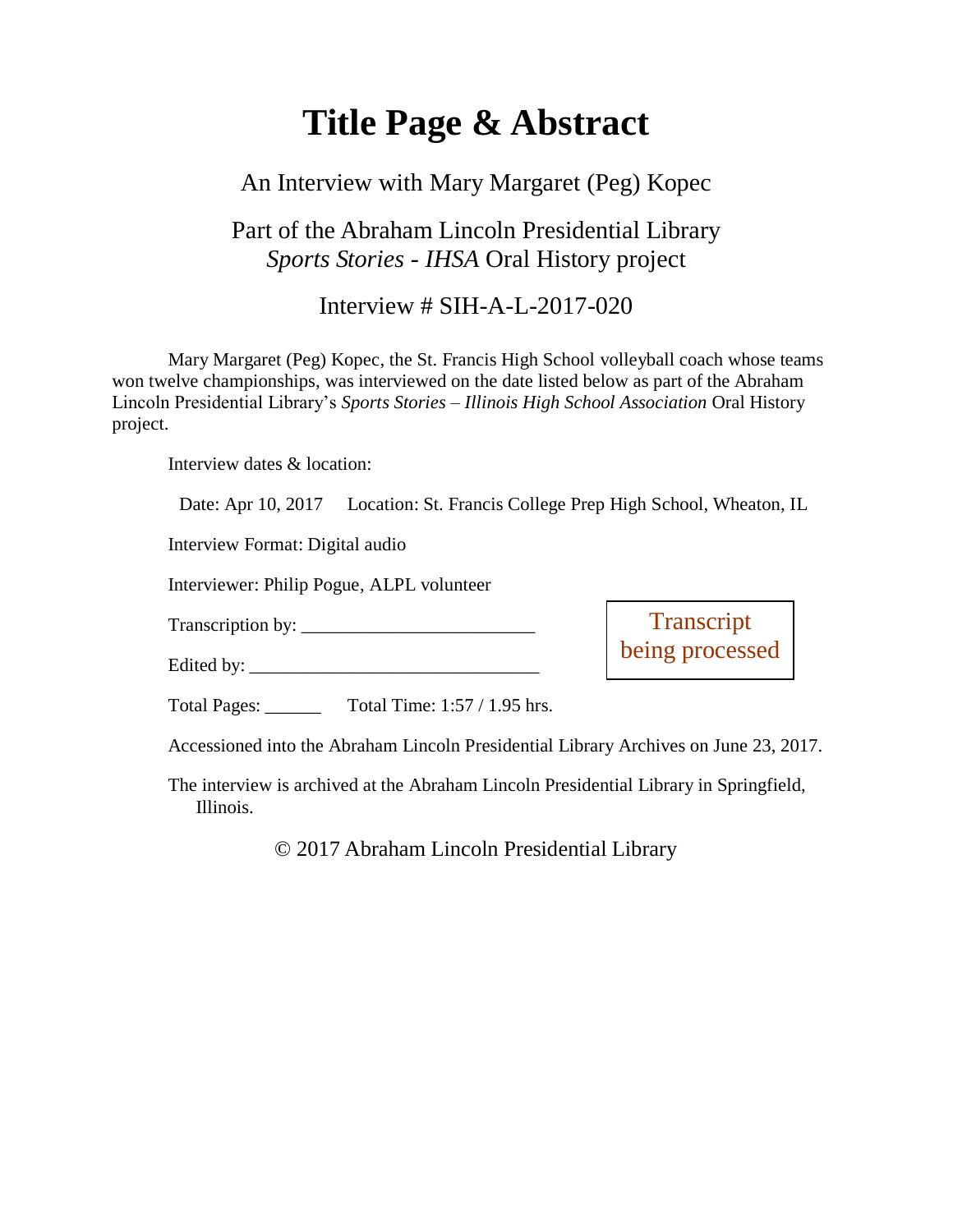## Abstract

### Mary Margaret (Peg) Kopec, Sports Stories–IHSA, SIH-A-L-2017-020

**Biographical Information Overview of Interview:** Mary Margaret (Peg) Kopec was born on January 22, 1949 in Rockford, Illinois. She grew up in the Rockford area and graduated from Harlem (Loves Park) High School in 1967, during an era when the Girls Athletic Association (GAA) dominated activities for girls. Peg attended Northern Illinois University, majoring in physical education, and graduated in 1971. She started a teaching career at Rochelle Township High School, where she coached tennis and cheerleading. Moving to the western suburbs, Peg taught at St. Francis High School in Wheaton, Illinois, where she stayed until 2015. Although retiring from coaching, Peg continued to teach physical education and is also involved with the alumni advanced fund raising efforts.

Peg coached tennis, track, cheerleading, badminton, and volleyball while at St. Francis. However, it is her success in volleyball which is most noted. Her teams won twelve state championships including four in a row. Peg's volleyball career included over 1248 wins, the fifth most in National Federation of High Schools Association volleyball history (NFHS). Peg's St. Francis teams won eighty-three percent of their matches and qualified twenty times for the state finals. Her teams won thirty matches or more over thirty seasons and had a 43-9 record in state finals play. Peg has been recognized by many groups, including the Chicago Sky Title IX team of 2012, the NFHS Hall of Fame, and the Illinois Coaches Hall of Fame. Peg became noted for her motivational techniques. She helped start the concept of Volley for the Cure which led to other high school sports adopting the pink theme for cancer awareness and funding. She also has served on the IHSA volleyball and sportsmanship advisory committees.

This interview covers Kopec's involvement with the IHSA through her experiences as a high school volleyball coach at St. Francis High School. She talks about developing a strong volleyball program following the passage of Title IX in 1972, which expanded the opportunities for girls' sports. Peg discussed motivational techniques used for team bonding, developing a family atmosphere for the volleyball program, building a strong feeder program, and creating a winning tradition. She also discussed major volleyball rule changes, the impact of the non-boundary multiplier, and the way technology improved coaching. Also covered was the creation of Volley For the Cure, which led other sports to develop cancer awareness programs.

**Subject Headings/Key Words:** volleyball coaching for Illinois high school girls; Illinois High School Association; Impact of Title IX on Illinois girls' sports; St. Francis High School; motivational techniques for volleyball players; Volley For the Cure; volleyball rules changes; relationship of outside clubs to high school volleyball teams

**Note to the Reader:** Readers of the oral history memoir should bear in mind that this is a transcript of the spoken word, and that the interviewer, interviewee and editor sought to preserve the informal, conversational style that is inherent in such historical sources. The Abraham Lincoln Presidential Library is not responsible for the factual accuracy of the memoir, nor for the views expressed therein. We leave these for the reader to judge.

#### **COPYRIGHT**